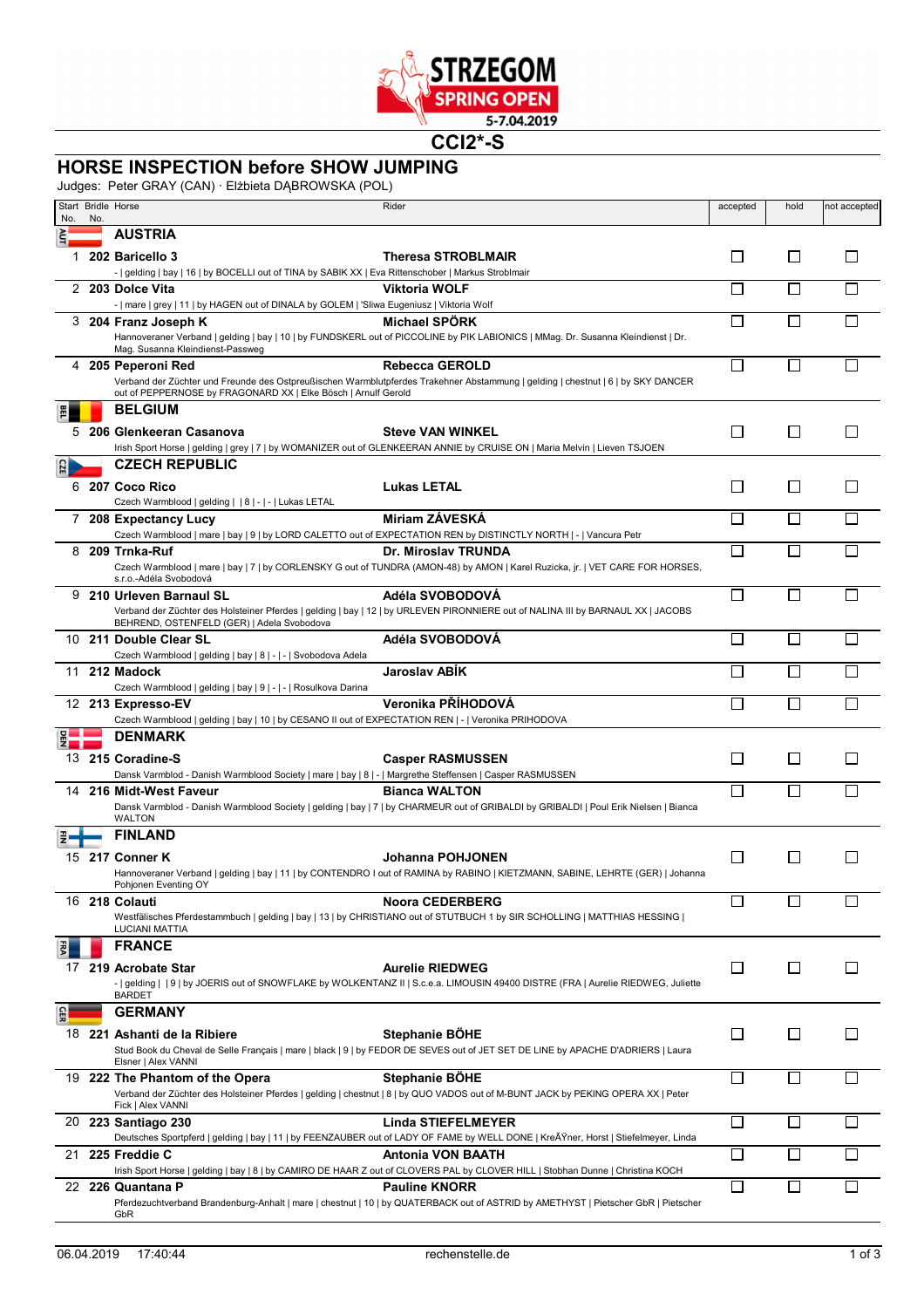

**CCI2\*-S**

## **HORSE INSPECTION before SHOW JUMPING**

Judges: Peter GRAY (CAN) · Elżbieta DĄBROWSKA (POL)

| No.        | No. | Start Bridle Horse                                                                                               | Rider                                                                                                                                                            | accepted       | hold         | not accepted |
|------------|-----|------------------------------------------------------------------------------------------------------------------|------------------------------------------------------------------------------------------------------------------------------------------------------------------|----------------|--------------|--------------|
|            |     | 23 227 Lucy Dynamik                                                                                              | <b>Pauline KNORR</b>                                                                                                                                             |                |              |              |
|            |     | Hannoveraner Verband   mare   bay   9   by LUGANER out of DORIA by DYNAMO   Trine Dyhre Nielsen   Knorr, Pauline |                                                                                                                                                                  |                |              |              |
|            |     | <b>HUNGARY</b>                                                                                                   |                                                                                                                                                                  |                |              |              |
|            |     | 24 228 Clover 15                                                                                                 | <b>Balázs KAIZINGER</b><br>Springpferdezuchtverband Oldenburg International   gelding   chestnut   6   by CARRICO out of LARA by LANDCAPITOL   Klaus Bockmeyer   | $\mathsf{I}$   | $\perp$      |              |
|            |     | Dr. Mechthild Bause Gestüt Inselhof                                                                              |                                                                                                                                                                  |                |              |              |
|            |     | 25 229 Capitano 101                                                                                              | <b>Balázs KAIZINGER</b><br>Hannoveraner Verband   gelding   chestnut   6   by CAVALLIERI XX out of D-DUR by DER DUERER TSF   Dr. Mechthild Bause Gestüt Inselhof | П              | $\mathsf{L}$ |              |
|            |     | Dr. Mechthild Bause Gestüt Inselhof                                                                              |                                                                                                                                                                  |                |              |              |
|            |     | 26 230 Connecticut                                                                                               | Glória SOHA                                                                                                                                                      |                |              |              |
|            |     | Glória Valéria                                                                                                   | Verband der Züchter des Holsteiner Pferdes   gelding   bay   10   by CONTENDER out of MAMETTA II by CALGARY   Kardel Ingo   Soha                                 |                |              |              |
| 27         |     | 234 Radihaza Alfa                                                                                                | Zsófia HABSBURG-LOTHRINGEN                                                                                                                                       | П              |              |              |
|            |     | out of A "MAMA by GULERNO   Kabala-Ménes Kft.   Kabala-Ménes Kft.                                                | Magyar Sportlótenyésztők Országos Egyesülete - Hungarian Sport Horse Breeders Association   gelding   grey   15   by DER KLEINE LORD                             |                |              |              |
|            |     | 28 235 Zengo                                                                                                     | <b>Ildikó HABSBURG-LOTHRINGEN</b>                                                                                                                                | П              | П            |              |
|            |     | DES ISLES out of 181 MAZURKA by 2534 GRINGO   Kabala-Ménes Kft.   Dr. Szabó Klára                                | Magyar Sportlótenyésztők Országos Egyesülete - Hungarian Sport Horse Breeders Association   mare   chestnut   16   by 4037 TIMORRAK                              |                |              |              |
| 긄          |     | <b>ITALY</b>                                                                                                     |                                                                                                                                                                  |                |              |              |
|            |     | 29 237 Bingo                                                                                                     | <b>Mattia LUCIANI</b>                                                                                                                                            | $\Box$         | $\perp$      | $\mathsf{L}$ |
|            |     | <b>NETHERLANDS</b>                                                                                               | Westfälisches Pferdestammbuch   gelding   bay   11   by FLORUBIN out of BRITNEY by BORMIO   -   SILVER OAK REAL ESTATE COMPANY                                   |                |              |              |
|            |     |                                                                                                                  |                                                                                                                                                                  |                |              |              |
|            |     | 30 238 Ravallo van de Smeetshoeve                                                                                | <b>Myrle SCHOONES</b><br>Stud-Book sBs, Le Cheval de Sport Belge   gelding   grey   18   by QUICKSILVER out of LIEDANZA by WIENSENDER   -   Mevrouw Y.J.Boes     | П              | $\Box$       | $\mathsf{L}$ |
|            |     | 31 239 Dimitri                                                                                                   | <b>Myrle SCHOONES</b>                                                                                                                                            | П              | П            |              |
|            |     | JORINE by ENRICO   W.H.M Ackermans   Myrle SCHOONES, Ronald SCHOONES                                             | Koninklijk Warmbloed Paardenstamboek Nederland - Royal Warmblood Studbook of the Netherlands   gelding   bay   11   by VAILLANT out of                           |                |              |              |
|            |     | 32 240 Spirit Excalibur                                                                                          | <b>Olivia PLEYSIER</b>                                                                                                                                           | П              |              |              |
|            |     | Fam. Van Ginniken-Vermeieren   Olivia Pleysier                                                                   | Koninklijk Warmbloed Paardenstamboek Nederland - Royal Warmblood Studbook of the Netherlands   gelding   bay   10   by SAN REMO                                  |                |              |              |
|            |     | 33 <b>241 Goliath</b>                                                                                            | Gert Jan HEINEN                                                                                                                                                  | П              | $\Box$       |              |
|            |     |                                                                                                                  | Koninklijk Warmbloed Paardenstamboek Nederland - Royal Warmblood Studbook of the Netherlands   gelding   grey   8   by QUALITY TIME                              |                |              |              |
|            |     | TN out of ROZALINDE by JULIUS   H.J. DE KLEINE   Gert Jan HEINEN<br>34 242 Basic Instinct                        | <b>Nienke JONGE POERINK</b>                                                                                                                                      |                |              |              |
|            |     |                                                                                                                  | Koninklijk Warmbloed Paardenstamboek Nederland - Royal Warmblood Studbook of the Netherlands   gelding   grey   13   by VELAZQUEZ out                            |                |              |              |
|            |     | of SHELLY by NEVADO   M.E.de Wild   A.b. JONGE POERINK<br>35 243 Vesuve d'Aveyron                                | <b>Bjinse VENDERBOSCH</b>                                                                                                                                        | $\mathbb{R}^n$ |              |              |
|            |     |                                                                                                                  | Anglo-Arabe   gelding   chestnut   10   by JAGUAR MAIL out of MODENE by RYON D'ANZEX   M.Fabien Lasbouygues   Bjinse                                             |                |              |              |
|            |     | VENDERBOSCH, Robert VENDERBOSCH<br>36 245 Soccer Star                                                            | <b>Asha LASEROMS</b>                                                                                                                                             | $\mathsf{I}$   |              |              |
|            |     |                                                                                                                  | Verband der Züchter des Oldenburger Pferdes   gelding   bay   8   by SAN AMOUR I out of EMERALD by MASTER   Hyypiä, Sami   Sami                                  |                |              |              |
| 37         |     | HYYPIÄ<br>246 Bonmahon Silver Vixen                                                                              | Merel BLOM                                                                                                                                                       |                |              |              |
|            |     |                                                                                                                  | Irish Sport Horse   gelding   grey   7   by BONMAHON MASTER BLUE out of BONMAHON VIXEN FLIGHT by ARTIST   Francis Fitzgerald                                     |                |              |              |
|            |     | John BLOM, Merel BLOM                                                                                            | <b>Merel BLOM</b>                                                                                                                                                | П              |              |              |
|            |     | 38 247 Crossborder Radar Love                                                                                    | Verband der Züchter des Holsteiner Pferdes   gelding   bay   6   by DIARADO out of RAFFAELA by CLAUDIO'S SON   Stuevel Hindrick                                  |                |              |              |
|            |     | Crossborder Logistics B.V.                                                                                       |                                                                                                                                                                  |                |              |              |
| ě          |     | <b>POLAND</b>                                                                                                    |                                                                                                                                                                  |                |              |              |
|            |     | 39 248 Ordynat                                                                                                   | Katja GONTOWIUK<br>Polski Związek Hodowców Koni - Polish Horse Breeders Association   gelding   bay   9   by ESKUDO   Helena Beym   Jerzy Gontowiuk              | $\mathsf{L}$   | $\perp$      |              |
|            |     | 40 249 Szach Mat                                                                                                 | <b>Mariusz KLENIUK</b>                                                                                                                                           |                |              |              |
|            |     |                                                                                                                  | Polski Związek Hodowców Koni - Polish Horse Breeders Association   gelding   grey   12   -   Anna Wieckowska   Ratsastuskeskus Karlvik Oy                        |                |              |              |
|            |     | 41 250 Sterntaler 67<br>Hannoveraner Verband   mare   bay   9   -   Heinz Meier   Michal Knap                    | <b>Wiktoria KNAP</b>                                                                                                                                             |                |              |              |
|            |     | 42 251 Quintus 134                                                                                               | <b>Wiktoria KNAP</b>                                                                                                                                             | П              |              |              |
|            |     | Michal Knap                                                                                                      | Deutsches Sportpferd   gelding   chestnut   9   by QUATERMAN (BRAND) out of HARMONIE (DSP) by HERALDIK (XX)   Bernhard Pede                                      |                |              |              |
|            |     | 43 252 Valando 2                                                                                                 | <b>Michał KNAP</b>                                                                                                                                               | П              |              |              |
|            |     |                                                                                                                  | Hannoveraner Verband   gelding   bay   9   by VALENTINO (KWPN) out of GRANESSA (HANN) by GRAF GRANNUS (HANN)                                                     |                |              |              |
|            |     | Juergen-Heinrich Ohlhoff   Michal Knap<br>44 253 Red Dream Princes                                               | <b>Ksawery ŚNIEGUCKI</b>                                                                                                                                         | П              | П            |              |
|            |     |                                                                                                                  | Landesverband Bayerischer Pferdezüchter   mare   bay   7   by SIR DONNERHALL out of RONJA by RITUAL   Ludwig Gillmaier   Ludwig                                  |                |              |              |
|            |     | <b>GILLMAIER</b><br>45 254 Emilia of Chin                                                                        | <b>Ksawery SNIEGUCKI</b>                                                                                                                                         | $\Box$         |              |              |
|            |     | Verband der Züchter des Holsteiner Pferdes   mare   chestnut   7   -   Stall Burgard ZG   Julia GILLMAIER        |                                                                                                                                                                  |                |              |              |
| 06.04.2019 |     | 17:40:44                                                                                                         | rechenstelle.de                                                                                                                                                  |                |              | 2 of 3       |